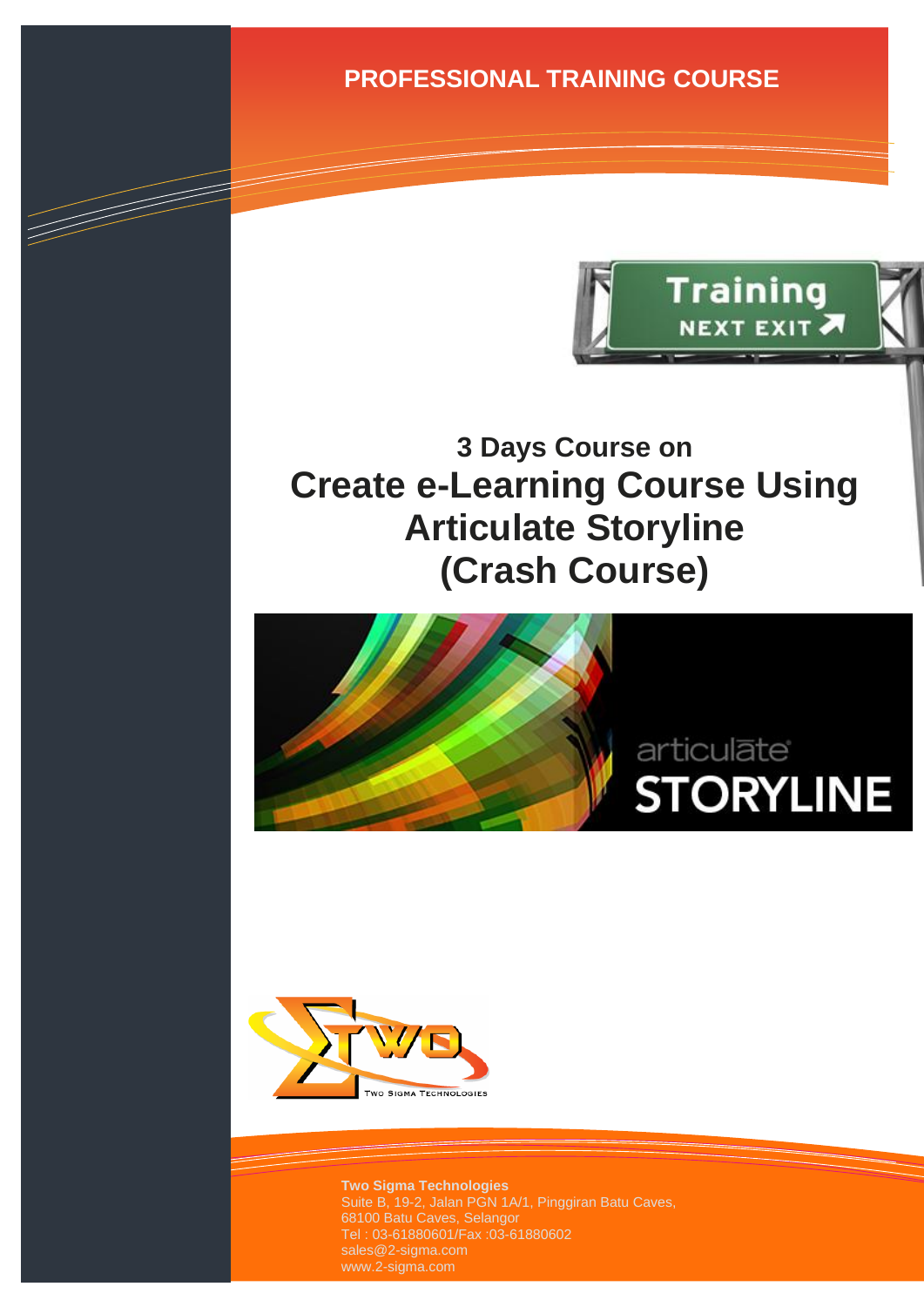

# **About the Course**

In this course, you will be introduce to Articulate Storyline, an eLearning tool to help you build interactive content. Learn how to plan a Storyline project, create a presentation using all of the different assets and elements, work with media such as audio and video, and publish your project to CD, learning management system, web and mobile. Student will also discover how to assess the effectiveness of an eLearning experience using the Storyline quiz features

# **Course Methodology**

Hands-on lab with industrial related review

#### **Who Should Attend**

Schools, Higher Learning Institutes, Enterprises, Lecturers or Teachers

### **Course Settings**

| Venue/Date         | <b>Refer to Training Calendar</b> |
|--------------------|-----------------------------------|
| <b>Timings</b>     | 0900-1700                         |
| <b>Inclusive</b>   | Certificates and notes            |
| <b>Course Fees</b> | Contact us at sales@2-sigma.com   |
| <b>Timings</b>     | 0900-1700 (3 Days)                |
| Level              | Basic-to-Intermediate             |

# **Articulate Storyline - Schedule**

| Day 1                   |                                                                                                                                                                                                                                                                                                                   |  |
|-------------------------|-------------------------------------------------------------------------------------------------------------------------------------------------------------------------------------------------------------------------------------------------------------------------------------------------------------------|--|
| $09.00am - 10.00am$     | <b>Getting Started</b><br>What is Articulate Storyline<br>Understanding eLearning basics<br>$\bullet$<br><b>Setting Up The Preferences</b><br><b>About User Interface</b>                                                                                                                                         |  |
| $10.00am - 10.30am$     | <b>Breakfast</b>                                                                                                                                                                                                                                                                                                  |  |
| $10.30$ am $- 12.45$ pm | <b>Building a Presentation</b><br>Starting a new project<br>Creating a project from PowerPoint<br>Inserting new scenes and slides<br>Rearranging slides and scenes<br>$\bullet$<br><b>Adding text</b><br>Adding animation<br>Using triggers and timings<br>Previewing, working the player, and adding transitions |  |
| $12.45$ pm $-02.15$ pm  | Lunch                                                                                                                                                                                                                                                                                                             |  |
| $02.15$ pm $-05.00$ pm  | <b>Using Assets and Elements</b><br>Adding images<br>Cropping and arranging images<br>Using built-in characters                                                                                                                                                                                                   |  |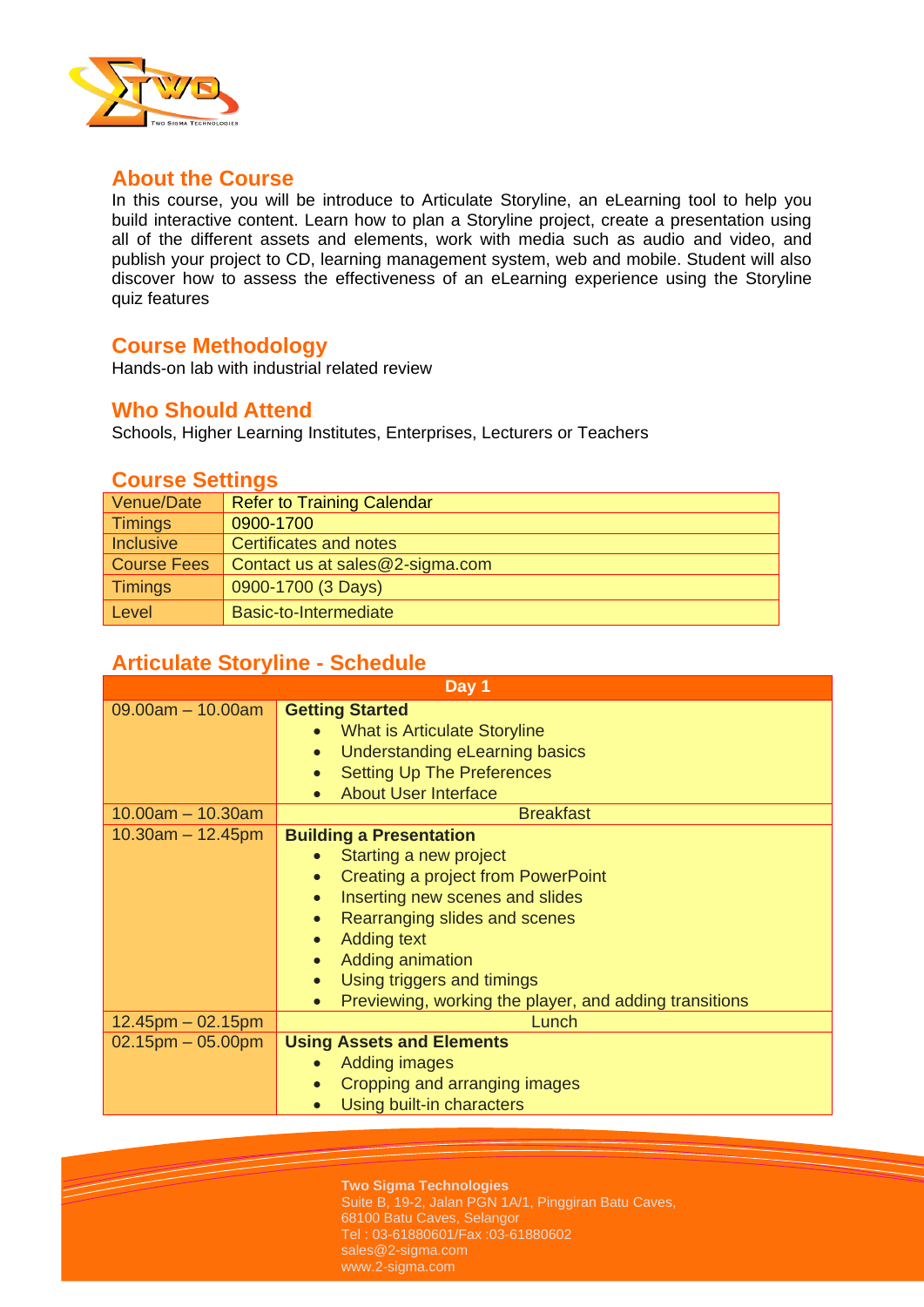

|                        | Adding text balloons<br>$\bullet$                                        |
|------------------------|--------------------------------------------------------------------------|
|                        | <b>Working with states</b>                                               |
|                        | Creating and editing buttons                                             |
|                        | <b>Working with Media</b>                                                |
|                        | Adding background audio<br>$\bullet$                                     |
|                        | <b>Recording narration</b><br>$\bullet$                                  |
|                        | Syncing audio with cue points<br>$\bullet$                               |
|                        | <b>Adding video</b>                                                      |
|                        | <b>Ensuring accessibility</b>                                            |
|                        | <b>Adding hotspots</b><br>$\bullet$                                      |
|                        | Creating a screen recording<br>$\bullet$                                 |
|                        | Day 2                                                                    |
| $09.00am - 10.00am$    | <b>Adding Quizzes &amp; Questions</b>                                    |
|                        | <b>ELearning assessment basics</b>                                       |
|                        | Creating intermittent review questions<br>$\bullet$                      |
|                        | Using different question types<br>$\bullet$                              |
|                        | Creating a results slide                                                 |
|                        | Saving time with question banks                                          |
| $10.00am - 10.30am$    | <b>Breakfast</b>                                                         |
| $10.30am - 12.45pm$    | <b>Create A New User Interface from Scratch</b>                          |
|                        | Using Photoshop to create user interface                                 |
|                        | Layering<br>$\bullet$                                                    |
|                        | Saving the media assets                                                  |
|                        | <b>Export to PNG format</b>                                              |
| $12.45$ pm $-02.15$ pm | Lunch                                                                    |
| $02.15$ pm $-05.00$ pm | <b>Trigger &amp; Variables</b>                                           |
|                        | How to prompt user to key in name                                        |
|                        | <b>Create Drop Down/Up Menu Interface</b>                                |
|                        | Using trigger<br>$\bullet$                                               |
|                        | <b>Using Hide/Show layer</b><br>$\bullet$                                |
|                        | Using states to adjust                                                   |
|                        | Day 3                                                                    |
| $09.00am - 10.00am$    | <b>Setting Up The Player</b>                                             |
|                        | • Features                                                               |
|                        | <b>Color Templates</b>                                                   |
|                        | Dealing with Menu, Resources, Glossary                                   |
|                        | <b>Text Labels</b>                                                       |
| $10.00am - 10.30am$    | <b>Breakfast</b>                                                         |
| $10.30am - 12.45pm$    | <b>Publishing Your Project</b>                                           |
|                        | Preparing to publish your project                                        |
|                        | Publishing your project for web and mobile                               |
|                        | Publishing a project to disk                                             |
|                        | Publishing to Articulate Online or a learning management<br>system (LMS) |
|                        | Publishing hand-outs to Microsoft Word format                            |
| $12.45$ pm $-02.15$ pm | Lunch                                                                    |
|                        |                                                                          |